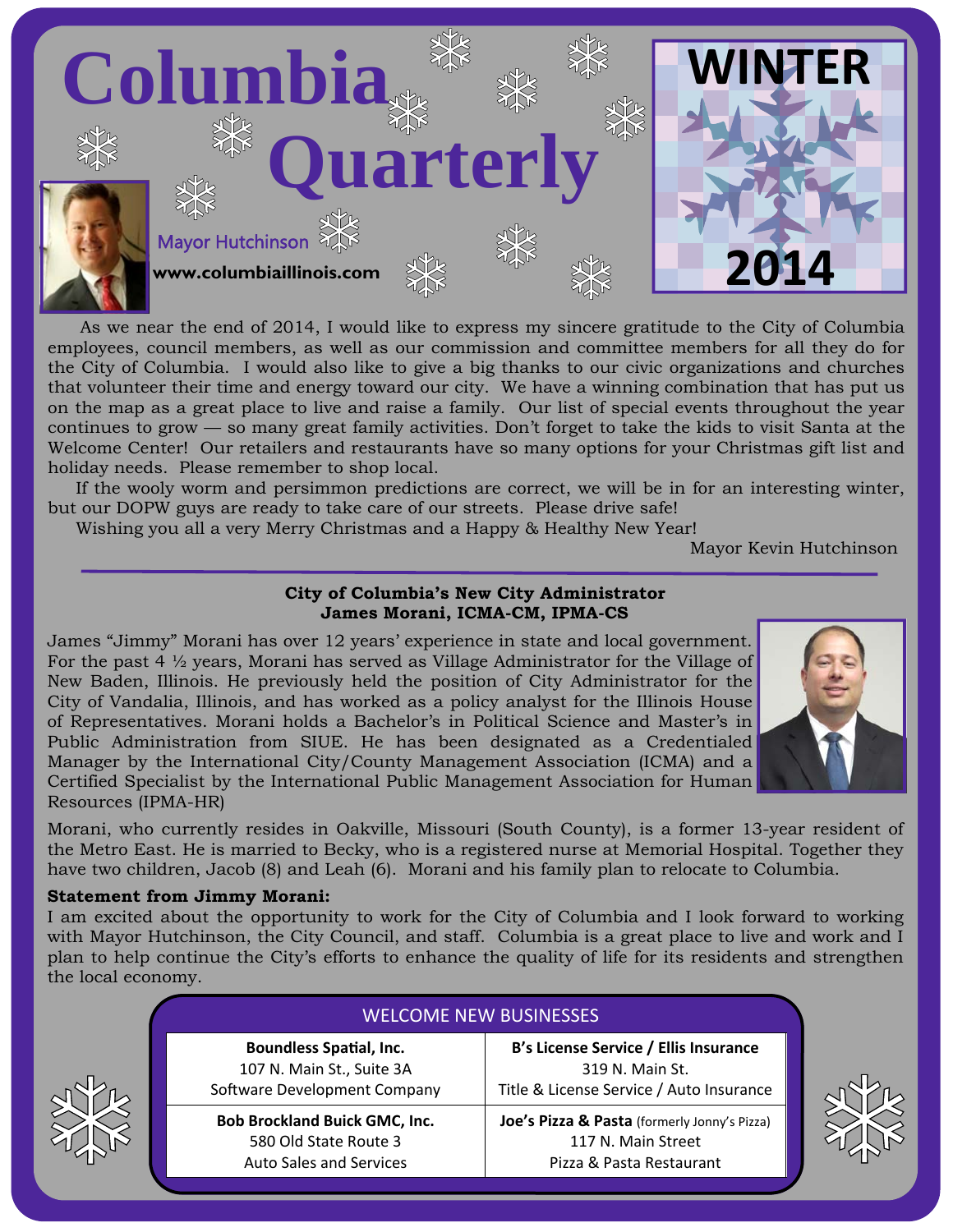#### **DISTRACTED DRIVING**

**Studies have shown that distracted driving in an increasing problem on the roadways throughout the nation. During traffic crash investigations in Columbia, our officers are finding distracted driving is becoming much more prevalent as a contributing factor to traffic crashes. Illinois has enacted a law effective January 2014, that attempts to deter drivers from operating a vehicle while distracted by electronic communication devices.** 



**"Electronic communication device" means an electronic device, including but not limited to a hand-held wireless telephone, hand-held personal digital assistant, or a portable or mobile computer, but does not include a global positioning system or navigation system or a device that is physically or electronically integrated into the motor vehicle.** 

**The new law has several exemptions with one being a driver using an electronic communication device in hands free or voice operated mode which may include the use of a headset. We encourage everyone to read the entire new law by researching "625 ILCS 5/12-610.2"** 

**In order to combat the problem our officers are conducting "Distracted Driving Initiatives" looking for offenders in areas identified by a higher concentration of traffic crashes. Chief Joseph A. Edwards** 

## **FAREWELL TO RON WILLIAMS — CITY ENGINEER / PUBLIC WORKS DIRECTOR**

City Engineer and Public Works Director Ron Williams is resigning from his employment with the City of Columbia effective December 5.

"It is with deepest regret that I am tendering my resignation from the Office of City Engineer and the position of Public Works Director," stated Williams in a letter addressed to Mayor Kevin Hutchinson. "I have accepted the position of County Engineer for the County of Franklin, Missouri."

Williams, who resides with his wife in Franklin County, Missouri, expressed a desire to be closer to home. He has served as Columbia's City Engineer and Public Works Director since 2006. Prior to arriving in Columbia, he was City Engineer and Public Works Director for the City of Sunset Hills, Missouri, for 11 years.

For the past 8 years, Ron has been integral to the community's growth and ensuring proper maintenance of the City's infrastructure. He also played an important role in the expansion of our park facilities. "His professionalism and expertise will be missed, but we wish him the best of luck in his new position" said Mayor Hutchinson.

The City has not yet determined a time frame on filling Williams' position, but it is likely that a permanent replacement will be hired sometime next year.

Mayor Hutchinson noted that he will be working closely with the City Council and City Administrator to determine our next step; stating "we have very capable staff who will ensure things run smoothly during this transition period."



## **CITY OF COLUMBIA—APRIL 7, 2015—CONSOLIDATED ELECTION ALDERMEN ELECTION INFORMATION—PRE-FILING NOTICE**



Notice is hereby given that the Office of Wesley J. Hoeffken, City Clerk and Local Election Official in and for the City of Columbia, will be open Monday thru Friday, 8:00 a.m. to 4:30 p.m. beginning Monday, December 15, 2014 through Monday, December 22, 2014 for the purpose of accepting candidate petitions or certificates for the Consolidated Election to be held on Tuesday, April 7, 2015 for the following offices:

Alderman Ward 3…..……..4 Year Term Alderman Ward 4….……...4 Year Term

Alderman Ward 1 ………...4 Year Term Alderman Ward 2…………4 Year Term

**Petitions may be obtained and circulated beginning Tuesday, September 23, 2014 from the City Hall Municipal Building, City Clerk's Office, 208 S. Rapp Ave., Columbia, Illinois. Our hours are Monday thru Friday, 8:00 a.m. to 4:30 p.m.** 

## **FINANCE DEPARTMENT NEWS**

**As part of our plan to be more transparent, the Finance Department is now placing the Vouchers to be Paid list on the City's website under the City Government tab.** 

**On October 20, 2014, the City's independent auditors, Schorb & Schmersohl, LLC, presented the financial statement for the City's fiscal year ended 4/30/2014. The City received an unqualified opinion "clean opinion" on the financial statements. The financial statements can also be found on the City's website under the Finance Department tab. www.columbiaillinois.com**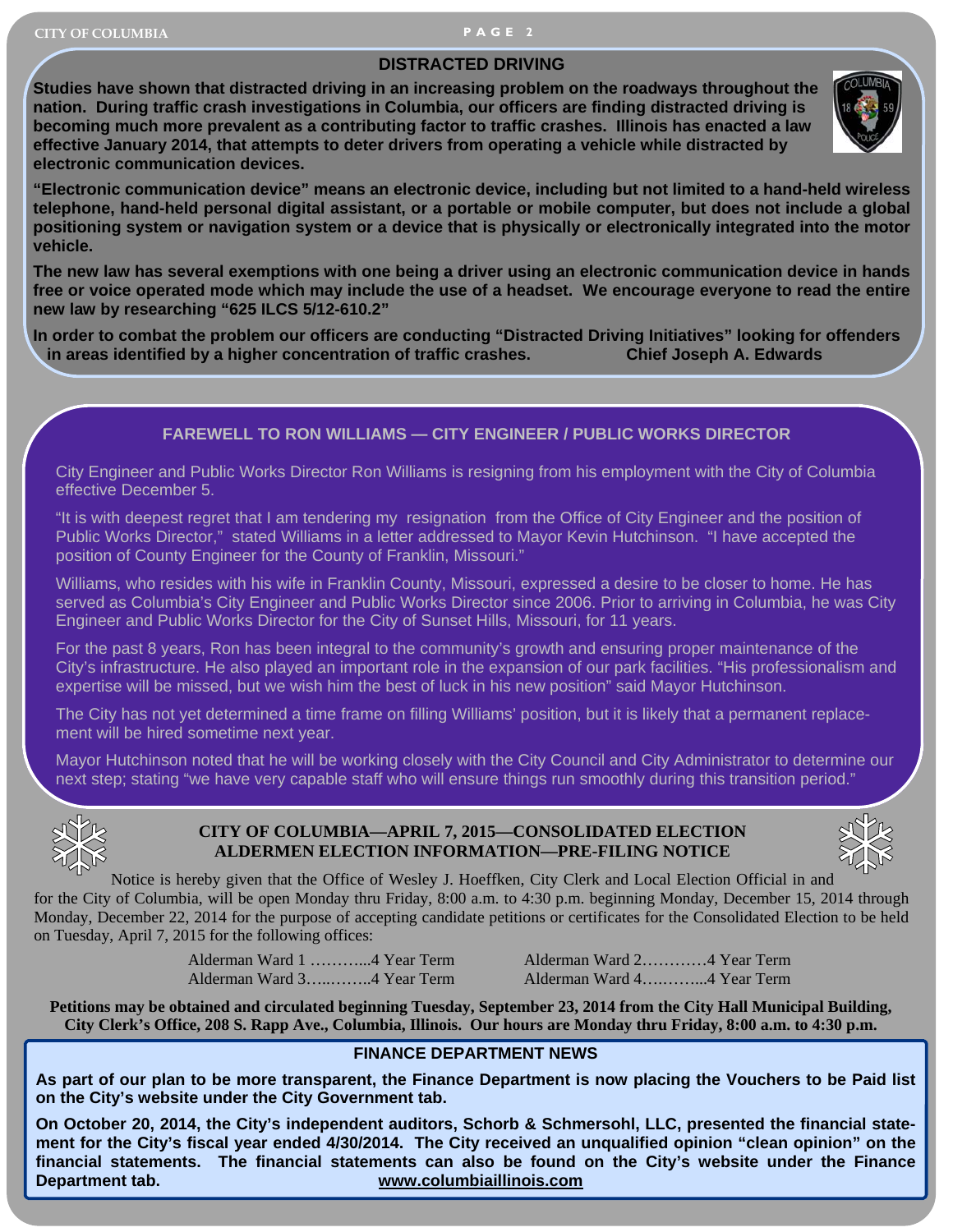#### **PAGE 3**



#### NEWS FROM COLUMBIA UNIT CONCOL DISTRICT #4 **NEWS FROM COLUMBIA UNIT SCHOOL DISTRICT #4**



It is hard to believe that we are already into the second quarter of the 2014-2015 school year. It is true, "Time flies when you are having fun!" Columbia CUSD4 welcomed four new teachers to the faculty in August. They have proven to be great additions to our current staff. The new teachers include:

| <b>CAREY BURTON (CHS Math)</b>            | <b>MATT KENDALL (CMS Math)</b>               |  |
|-------------------------------------------|----------------------------------------------|--|
| College: SIUE                             | College: McKendree University                |  |
| Major: Secondary Education/Chemistry/Math | Major: Elementary Education/Math             |  |
| Years in Education: 3                     | Years in Education: 0                        |  |
| <b>RYAN HAMPTON (CHS Voc. Ed.)</b>        | <b>ERIN PECHACEK (Speech)</b>                |  |
| College: Illinois State University        | College: SIUE Graduate: SIUE                 |  |
| Major: Technology Education               | Major: Speech-Language Pathology & Audiology |  |
| Years in Education: 9                     | Years in Education: 7                        |  |

We are off to a great start and look forward to another successful year with our students and staff! Go Eagles!



#### **CITY OF COLUMBIA HOLIDAY TRASH & RECYCLING SCHEDULE**

#### **CHRISTMAS**

**Regular Friday Trash & Recycling will be on**   $\frac{1}{2}$ **Saturday, December 27** Columbia residents will be allowed 3 additional 30 gallon containers/bags of trash in addition to the 1 trash tote—4 total containers allowed, no following: extra trash stickers needed. **Regular Tuesday Trash & Recycling will be on**  Foundation; **Tuesday, December 30 (No Schedule Change)**  Columbia residents will be allowed 3 additional and facilities; 30 gallon containers/bags of trash in addition to the 1 trash tote—4 total containers allowed, no extra trash stickers needed. **NEW YEARS Regular Friday Trash & Recycling will be on Saturday, January 3**  Extra trash will require the \$1.00 per container trash stickers. **Regular Tuesday Trash & Recycling will be January 6 (No Schedule Change)**  Extra trash will require the \$1.00 per container trash stickers. **LIVE CHRISTMAS TREE RECYCLING** Live Christmas tree recycling drop off will be held at the Bolm-Schuhkraft City Park parking lot next to the Parkview School on Saturday, January 10, 2015 from 10:00 A.M. to 12:00 Noon. Any questions, call the City Clerk's Office at (618) 281-7144 x 100.

# **Consider Holiday Giving to Local Parks & Recreation**

The Columbia Parks & Leisure for Adults & Youth (PLAY) Foundation is an independent charitable organization that was created last year to serve as the conduit for private donations. The Columbia City Council has established the PLAY Foundation as the venue for donations from citizens, corporations and other charitable groups, and the Foundation has received tax exempt status from the Internal Revenue Service.

Donations of all sizes are being sought to help improve Columbia's parks and playgrounds; as you consider end-ofyear charitable gifts, please keep the Foundation in mind for the

- Unrestricted gifts to help defray expenses of the all volunteer
- Unrestricted gifts to support local parks & recreation programs
- Restricted gifts to underwrite costs for specific improvements, such as donating a park bench (which may be memorialized with a plaque) a catalog of potential donation items is available on the City's website; or
- Restricted gifts for items not specifically denoted but which are consistent with park master plans or designs.

Donations can be made any time through checks made out to "PLAY Columbia Parks and Recreation Foundation" and gifts are deductible under Section 170 of the Internal Revenue Code. For more information about the PLAY Columbia Foundation, contact Paul Ellis at (618) 281-7144 x 118 or via email: pellis@columbiaillinois.com.

More Information (if needed).

The current Board of Directors for the Columbia PLAY Foundation includes: John Conrad, P. Michael Read, Lisa Schmidt, Randy Simmonds, Wendy Stevens and John Traube

For more information about the Columbia PLAY Foundation, contact any of these individuals, check out the group's Facebook page, or visit the City's website.